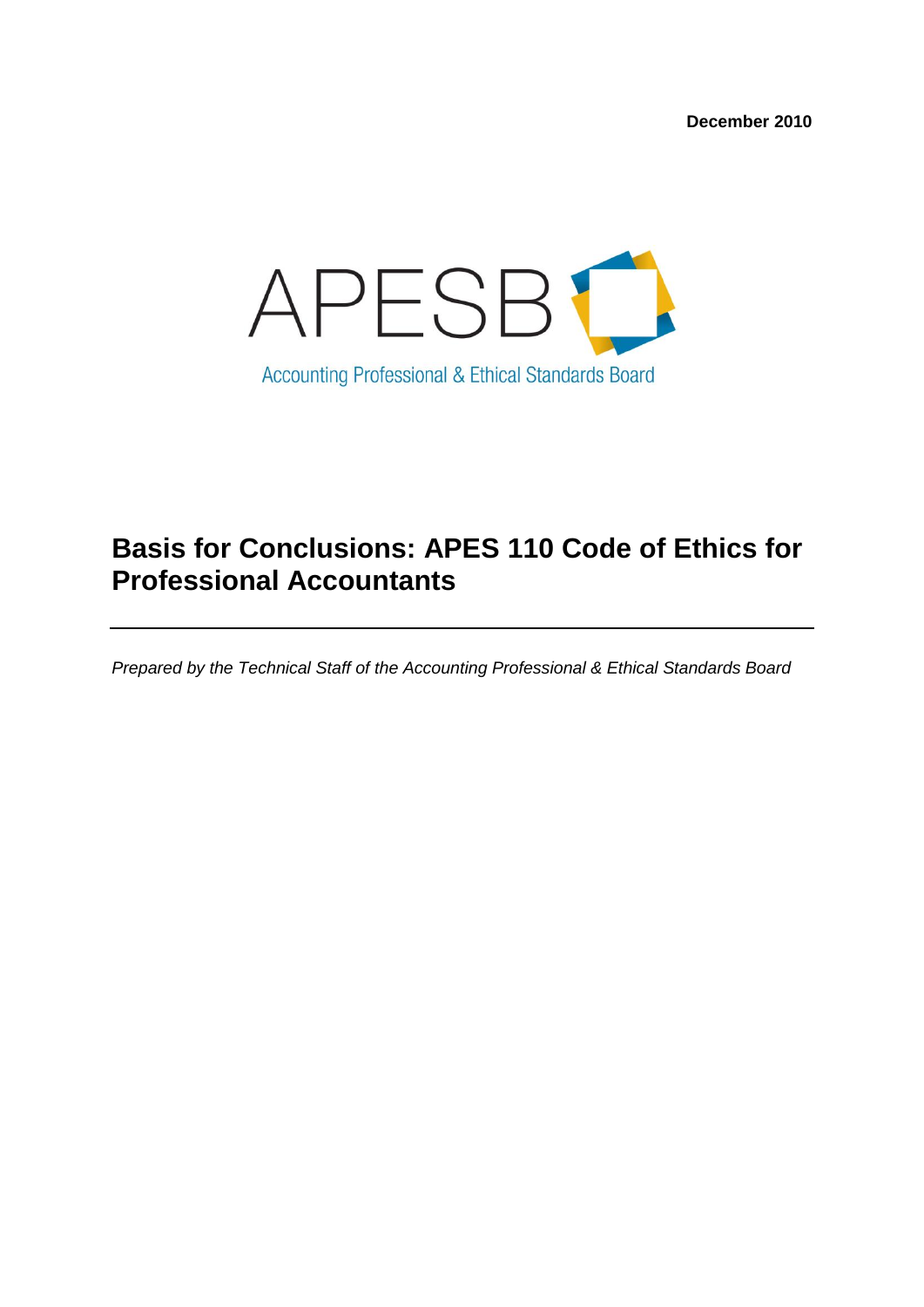# BASIS FOR CONCLUSIONS:

## **APES 110 Code of Ethics for Professional Accountants**

This basis for conclusions has been prepared by technical staff of Accounting Professional & Ethical Standards Board Limited ("APESB"). It has been reviewed and approved by the Board of Directors of APESB and is provided for the benefit of stakeholders to gain an understanding of the background to the revision of APES 110 *Code of Ethics for Professional Accountants* (the Code).

The basis for conclusions **does not** form part of APES 110 and is not a substitute for reading the Code.

#### **Background**

APESB originally issued the Code in June 2006 and subsequently made amendments in respect of the Network Firm definition (December 2007) and Corporations law changes (February 2008). The Australian Code issued by APESB is based on the *Code of Ethics for Professional Accountants* issued by the International Ethics Standards Board for Accountants (IESBA) of the International Federation of Accountants (IFAC). IESBA issued a revised Code in July 2009. In May 2009 APESB commenced a process to revise its Code to incorporate the changes in IESBA's Code.

#### **Revisions to the existing Code**

The revisions to the existing Code have primarily occurred from the following four inputs and public consultations:

- 1. IESBA's revisions to its Code (Reissued in July 2009);
- 2. APESB's amendments to the revised IESBA Code;
- 3. APESB's changes to the existing Code; and
- 4. APESB's consideration of respondents' comments to APES 110 ED.

## **1. IESBA's revisions to its Code (Reissued July 2009)**

IESBA commenced revision of its Code in December 2004 and completed three significant projects by July 2009 to strengthen the general provisions and in particular, the auditor independence requirements of its Code.

The three projects undertaken by IESBA and the key changes/issues addressed under each project are outlined below:

#### *i. Independence I*

The significant changes were:

Extending the independence requirements for audits of Listed Entities to audits of all Public Interest Entities;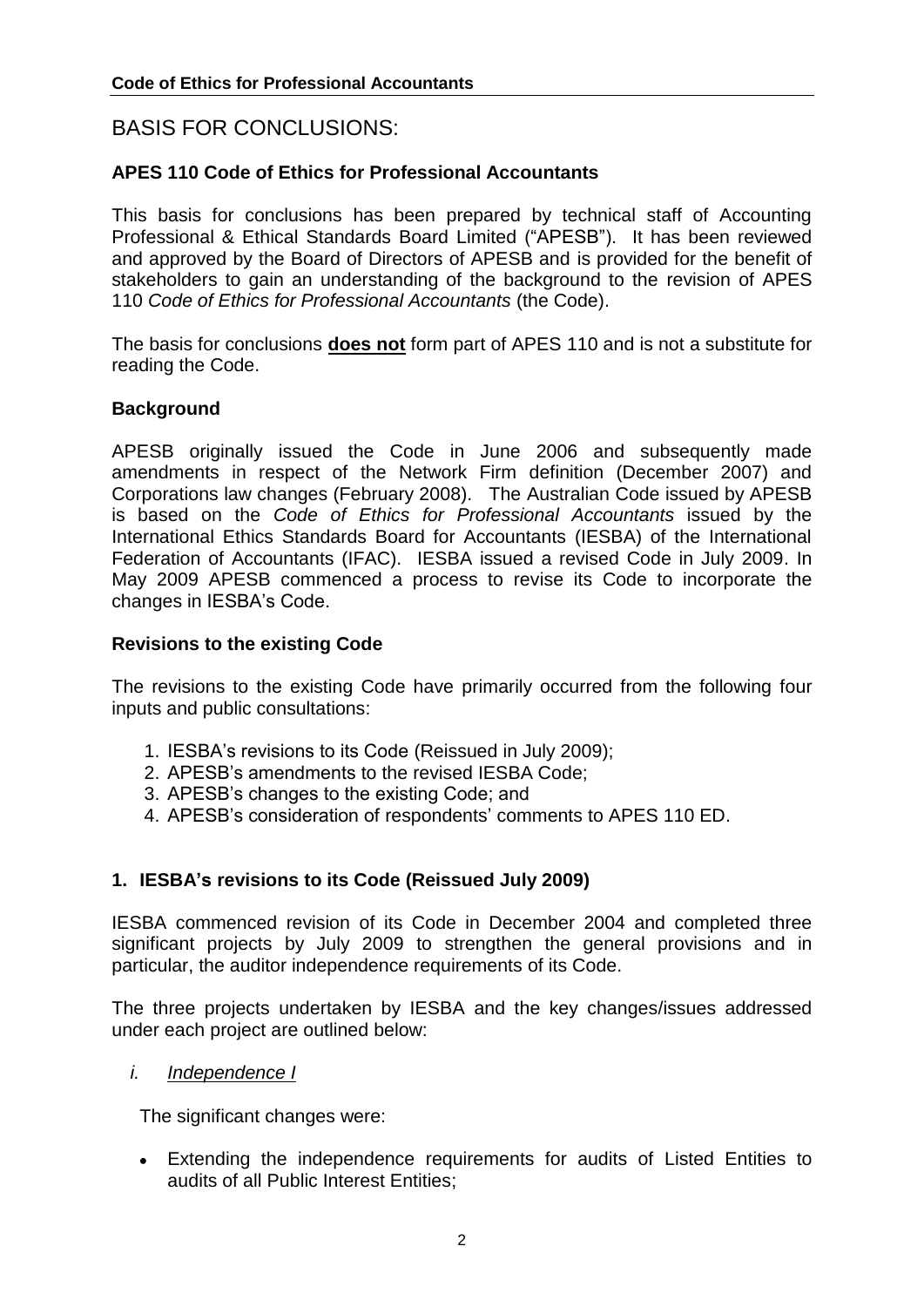- $\bullet$ Expanding the partner rotation requirements for audits of Public Interest Entities to all Key Audit Partners (the Engagement Partner, the individual responsible for the Engagement Quality Control Review and other audit partners on the Engagement Team who are responsible for key decisions or judgments with respect to the Audit Engagement);
- Eliminating the existing flexibility for Firms with few partners to apply alternative safeguards instead of partner rotation to address the familiarity threat;
- Establishing a mandatory "cooling-off" period before a Key Audit Partner joins a former Audit Client that is a Public Interest Entity, or the individual who is the Firm's senior or managing partner (chief executive or equivalent) joins such an Audit Client;
- Updating requirements related to the provision of non-assurance services,  $\bullet$ including setting out additional guidance on the provision of tax services to Audit Clients;
- Providing additional guidance on independence requirements for certain assurance reports that are expressly restricted for use by only the users specified in the report; and
- Splitting existing Section 290 into two sections revised Section 290, which  $\bullet$ sets out independence requirements for Audit and Review Engagements of Financial Statements, and a new Section 291, which sets out independence requirements for other Assurance Engagements.

## *ii. Independence II*

The significant changes or issues considered were:

- Additional guidance on provision of internal audit services to an Audit Client;
- The size of fees received from an Audit Client that is a Public Interest Entity relative to the size of the Firm's total fees; and
- Additional guidance on providing services to an Assurance Client on a Contingent Fee basis.

## *iii. Drafting Conventions*

This project considered the following significant issues:

- The use of the word "shall" to identify a requirement of the Code;
- Whether a temporary departure from a requirement should be permitted in certain circumstances;
- Revising the description of each category of threats;
- Clarifying the term "clearly insignificant";
- Clarifying the description of the conceptual framework approach; and  $\bullet$
- Clarifying the terms "consider", "evaluate" and "determine" in the following  $\bullet$ manner:
	- "Consider" will be used where the Member has to think about a matter;
	- "Evaluate" will be used when the Member has to assess and weigh the significance of a matter; and
	- "Determine" will be used when the Member has to conclude and make a decision.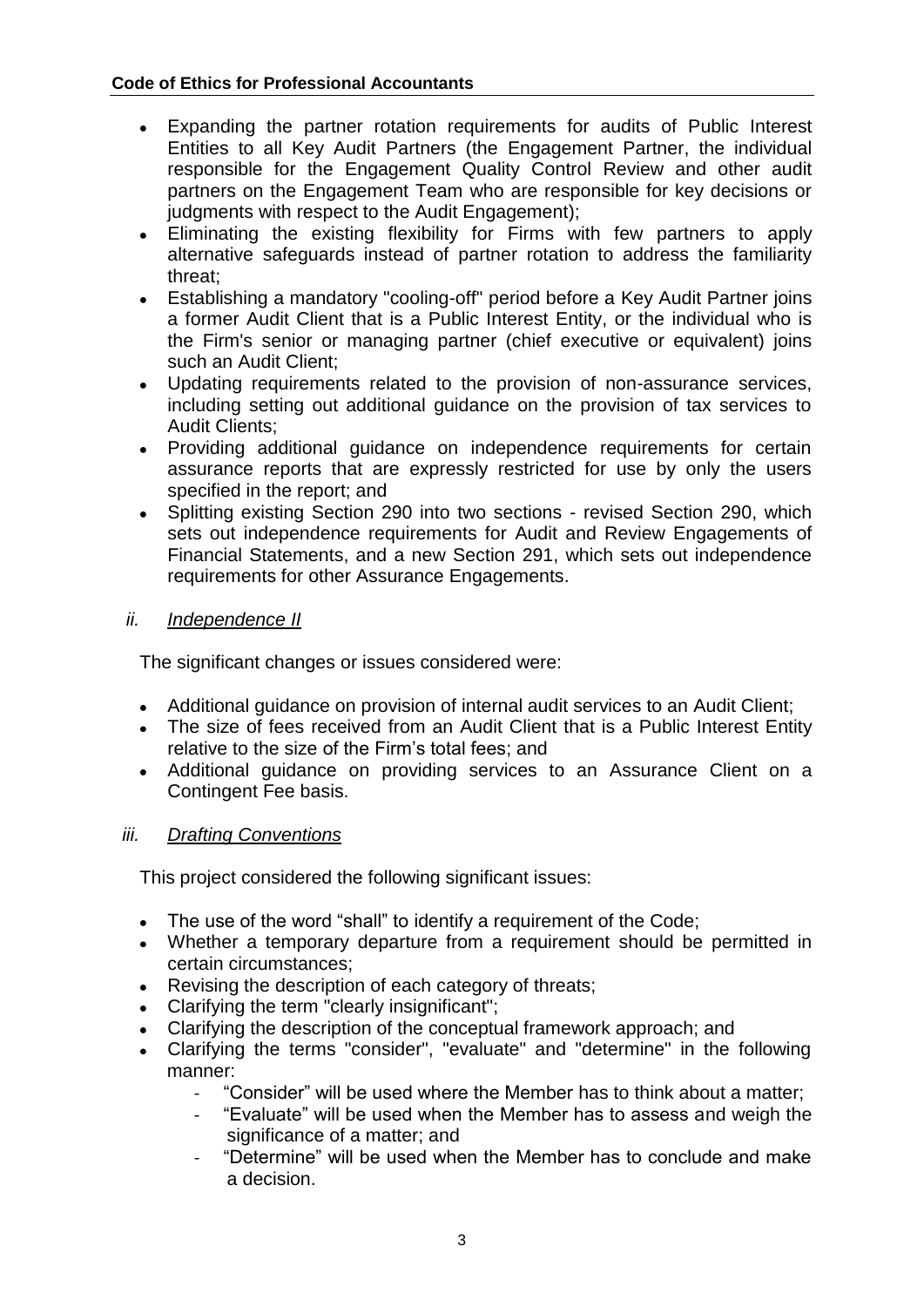Subsequent to the completion of these projects, IESBA issued a revised *Code of Ethics for Professional Accountants* in July 2009.

# **2. APESB's amendments to the revised IESBA Code**

APESB commenced a project in 2009 to revise its Code to bring it into alignment with the revised IESBA Code issued in July 2009. APESB issued an Exposure Draft (APES 110 ED 03/10) in August 2010 which used the IESBA Code as the base document and then incorporated the following changes to tailor it to the Australian environment:

- The addition of a Scope and Application section;
- The addition of paragraphs and definitions prefixed as AUST in APES 110. The additional definitions are of AASB, Administration, AuASB, AUASB, Auditing and Assurance Standards, Australian Accounting Standards and Member. The significant additional Australian paragraphs relate to inadvertent violations;
- The replacement of the words "professional accountants "in the IESBA Code with the word "Members";
- The inclusion of defined terms in title case;
- The tailoring of the following IESBA defined terms to the Australian environment: Audit Engagement, Engagement Team, Financial Statements, Firm, Member in Public Practice and Review Engagement; and
- Unless strict requirements are met, APES 110 prohibits Members in Public Practice from providing accounting and bookkeeping services and preparing tax calculations for Audit Clients which are Public Interest Entities, even in emergency situations (refer paragraphs 290.172 – 290.173 and 290.185).

# **3. APESB's changes to the existing Code**

In order to achieve closer alignment with the revised IESBA Code, APESB has removed references and paragraphs in the existing Code that incorporated Australian specific legislative requirements such as the *Corporations Act 2001* (particularly in relation to section 290) and privacy legislation (particularly in relation to section 140).

# **4. APESB's consideration of Respondents' comments on APES 110 ED**

APESB received ten submissions from the professional accounting bodies, Firms, a Member, the Auditing and Assurance Standards Board (AUASB) and the Australian Securities and Investments Commission (ASIC).

In response to the comments received, APESB has made a number of changes to APES 110 ED. The following summarises the significant issues raised by respondents, and how APESB addressed them.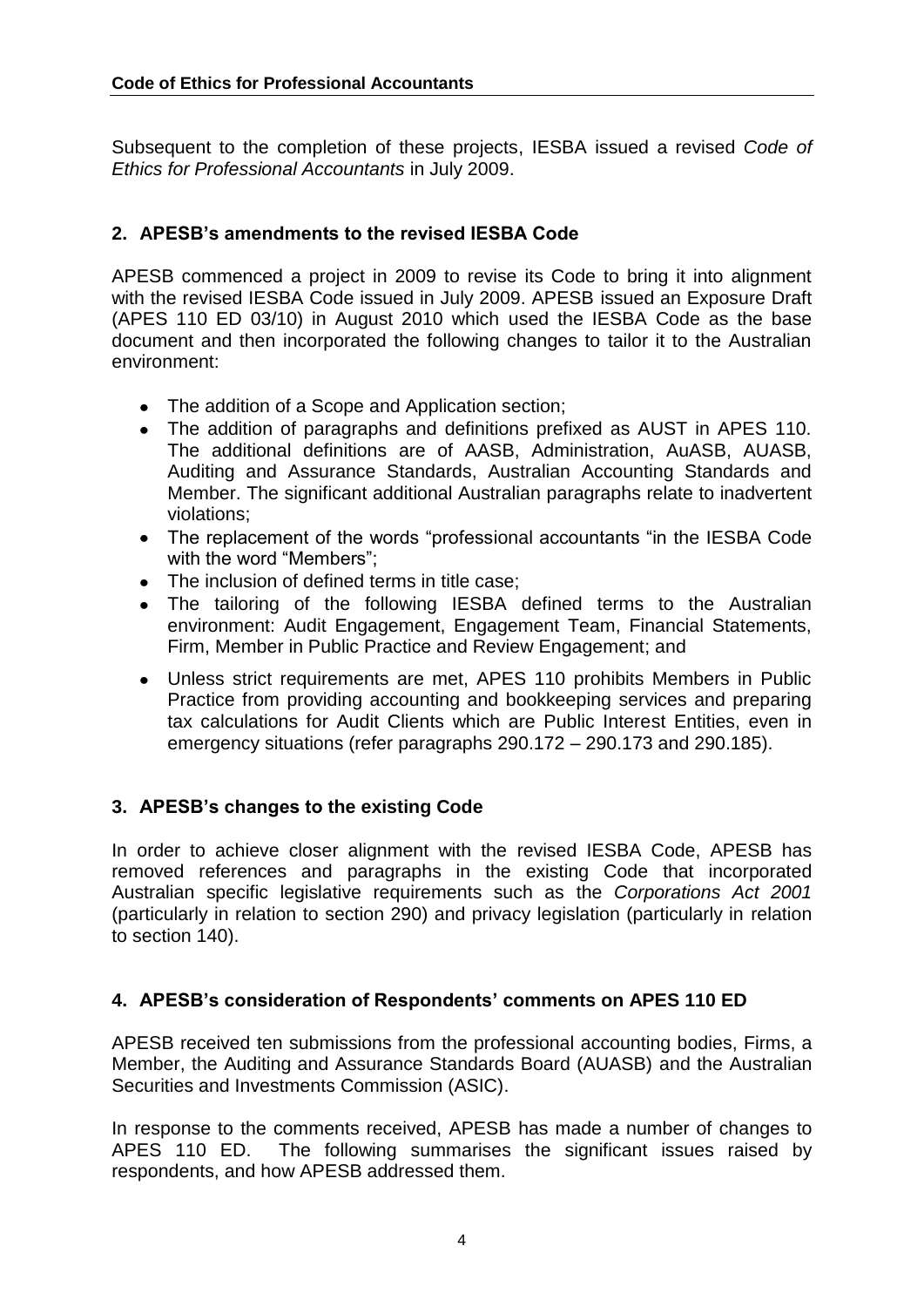# *i. Inadvertent violations of the Code*

The IESBA Code (and APES 110 ED) recognises that inadvertent violations of the Code do occur in practice and left it to the judgment of the Firm whether those violations are discussed with Those Charged with Governance. APES 110 ED contained additional Australian specific requirements which state that unless the inadvertent violation was trivial and inconsequential, the Firm must document and discuss it with Those Charged with Governance.

Some respondents raised concerns in respect of the proposed new Australian requirements. The respondents were concerned that the Australian requirements will be an additional burden on Firms, who in their opinion should have the ability to determine the extent, if any, of discussions required with Those Charged with Governance. On the other hand, ASIC is of the view that the proposed Code should not have any provisions dealing with inadvertent violations and that the IESBA provisions which recognise they occur in practice should be removed.

APESB considered the issue and determined to retain in the final Code the additional Australian paragraphs relating to inadvertent violations in APES 110 ED. APESB determined that these provisions strengthened the Code and create a safeguard in instances where inadvertent violations do occur. Firms should document inadvertent violations as a matter of best practice and the additional requirement imposed by the Code to discuss them with Those Charged with Governance (for example, an Audit Committee) is appropriate.

## *ii. Definition of Public Interest Entity*

Some respondents supported the IESBA definition of Public Interest Entity and believed that no further Australian guidance was required. Some firms that responded to APESB's *Consultation Paper: Proposed revision of Code of Ethics for Professional Accountants* expressed the view that the definition of Public Interest Entities in Australia should only capture Listed Entities. However, this view is not consistent with IESBA's intended coverage under the *Independence 1* project (refer page 2)

The Board considered the definition of Public Interest Entity taking into account existing and proposed definitions in the Canadian, European Union and New Zealand jurisdictions. These jurisdictions have or are proposing to capture a broader range of entities in their respective definitions of a Public Interest Entity, not merely Listed Entities. This approach is consistent with IESBA's intention to extend the existing auditor independence requirements for audits of Listed Entities to audits of all Public Interest Entities (refer the *Independence 1* project on page 2).

For example, the definition of Public Interest Entity adopted by the European Union (EU) is as follows:

*• companies or other bodies corporate governed by the law of a Member State whose transferable securities are admitted to trading*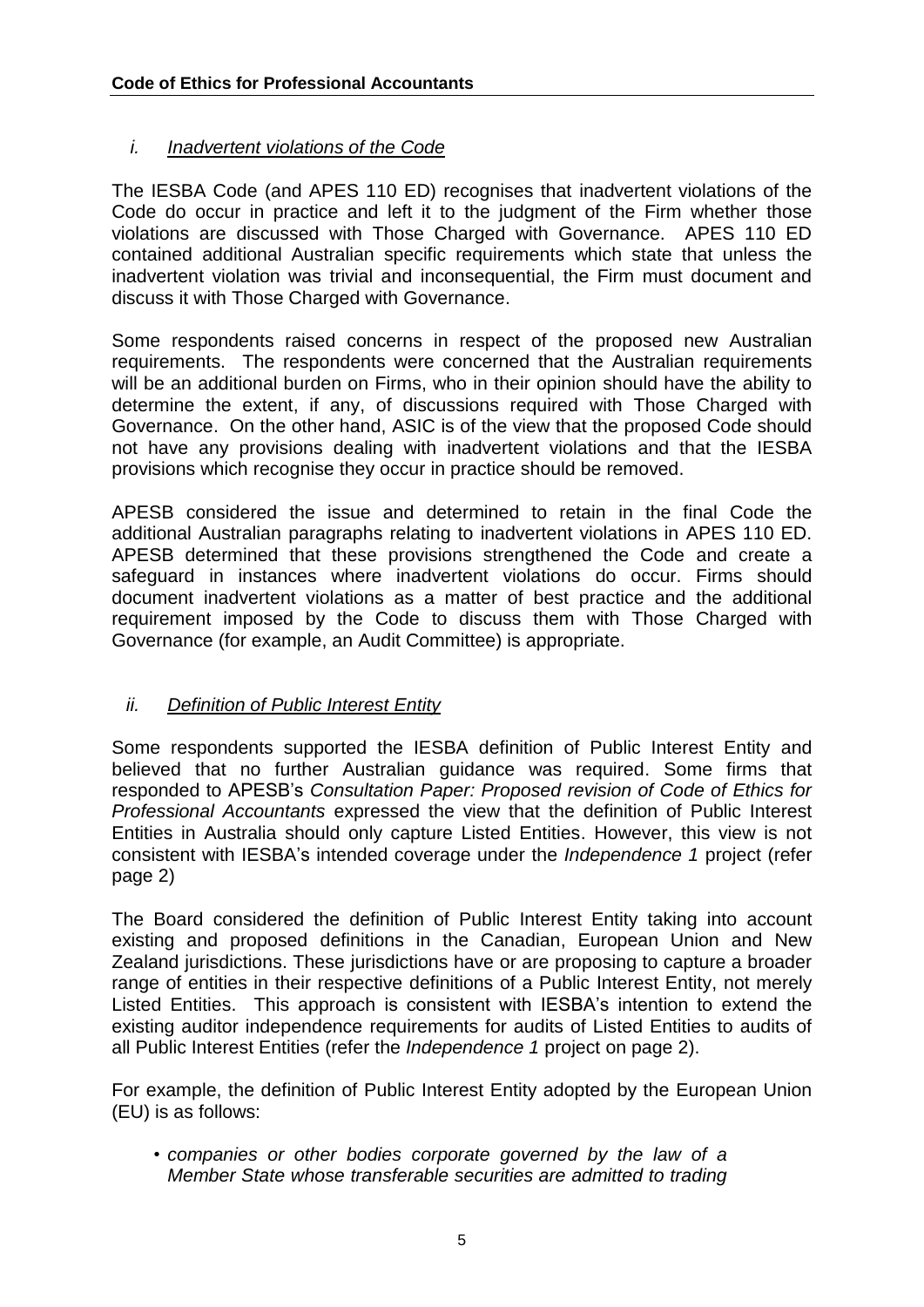*on a regulated market of any Member State within the meaning of point 14 of Article 4(1) of Directive 2004/39/EC;*

- *credit institutions as defined in point 1 of Article 1 of Directive 2000/12/EC relating to the taking up and pursuit of business of credit institutions, and*
- *insurance undertakings within the meaning of Article 2(1) of Directive 91/674/EEC.*

ASIC believes that the Australian definition should be consistent with the definition of Public Accountable Entity in the Australian Accounting Standard AASB 1053 *Application of Tiers of Australian Accounting Standards*. ASIC notes that this approach is simple and reduces any possible confusion amongst Firms and Audit Clients in which there is public interest. The need to adopt a local definition was also supported by the professional accounting bodies. The professional accounting bodies stated that having an Australian definition is in the public interest as it should ensure that certain entities are always treated as Public Interest Entities rather than risking not having consensus amongst Firms.

Public Interest Entity is defined in section 290 of APES 110 in the following manner:

- *(a) A Listed Entity; and*
- *(b) An entity (a) defined by regulation or legislation as a public interest entity or (b) for which the audit is required by regulation or legislation to be conducted in compliance with the same Independence requirements that apply to the audit of Listed Entities. Such regulation may be promulgated by any relevant regulator, including an audit regulator.*

Public Accountability is defined in Appendix A of AASB 1053 in the following manner:

*Public accountability means accountability to those existing and potential resource providers and others external to the entity who make economic decisions but are not in a position to demand reports tailored to meet their particular information needs.*

*A for-profit private sector entity has public accountability if:*

- *(a) its debt or equity instruments are traded in a public market or it is in the process of issuing such instruments for trading in a public market (a domestic or foreign stock exchange or an over-thecounter market, including local and regional markets); or*
- *(b) it holds assets in a fiduciary capacity for a broad group of outsiders as one of its primary businesses. This is typically the case for banks, credit unions, insurance companies, securities brokers/dealers, mutual funds and investment banks.*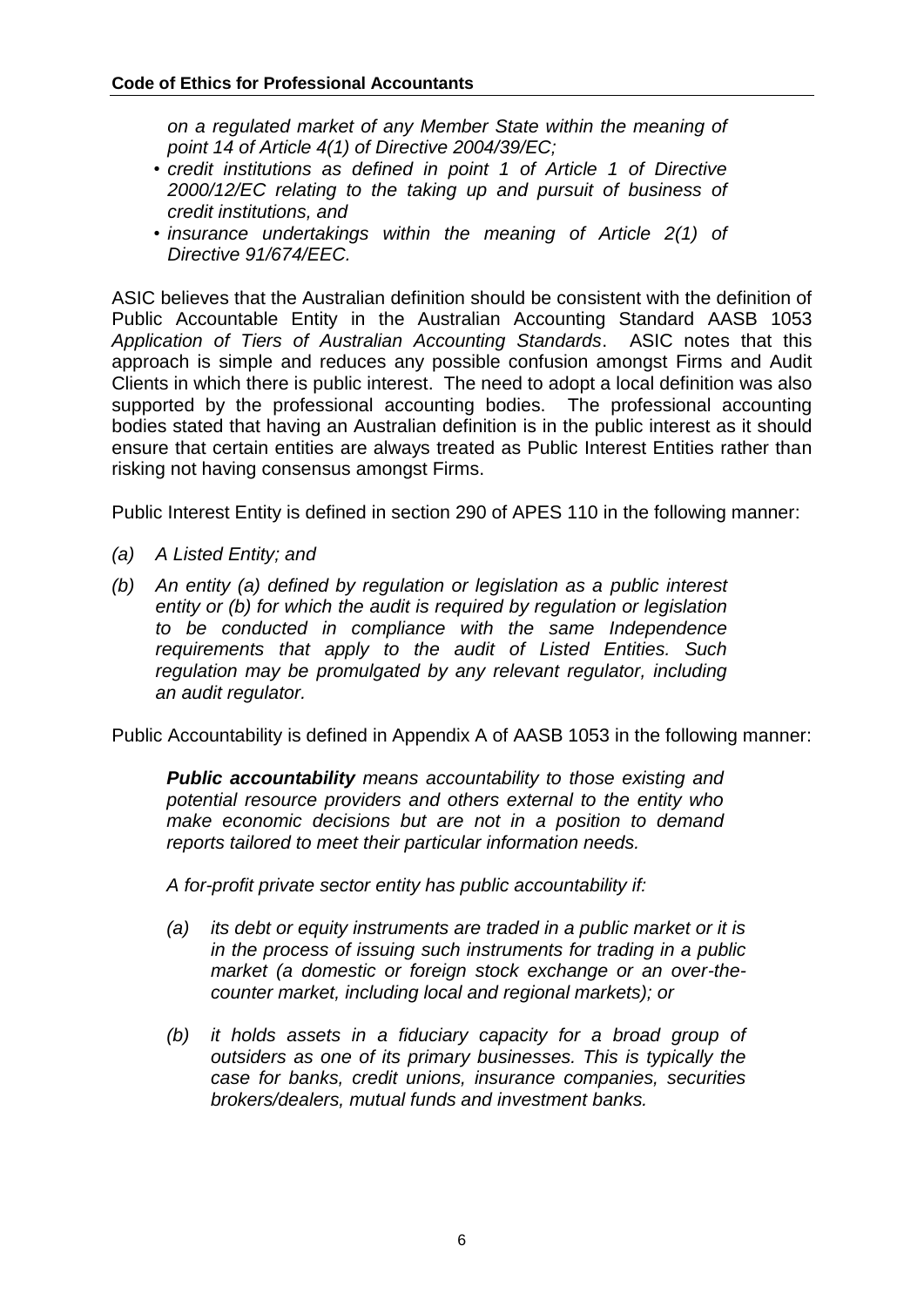In AASB 1053, the Australian Accounting Standards Board (AASB) has deemed that in the for-profit sector the following entities have public accountability:

*B2 The following for-profit entities are deemed to have public accountability:*

- *(a) disclosing entities, even if their debt or equity instruments are not traded in a public market or are not in the process of being issued for trading in a public market;*
- *(b) co-operatives that issue debentures;*
- *(c) registered managed investment schemes;*
- *(d) superannuation plans regulated by the Australian Prudential Regulation Authority (APRA) other than Small APRA Funds as defined by APRA Superannuation Circular No. III.E.1 Regulation of Small APRA Funds, December 2000; and*
- *(e) authorised deposit-taking institutions.*

APESB considered whether the AASB's concept of Publicly Accountable Entity might form the basis of a modification to the Code and concluded that further work needs to be done to evaluate whether the AASB's concept is suitable in the context of the Code. In the meantime APESB's view is that the IESBA definition of Public Interest Entity should be retained in the Code, without modification at this stage, but will consider the definition of Public Interest Entity in the Australian context in 2011. It is noted that due to the transitional provisions the independence requirements in respect of Public Interest Entities only commence from 1 January 2012.

#### *iii. Legislative references*

APESB considered this issue at the time of issuing the APES 110 ED and determined to remove the paragraphs in the existing APES 110 that incorporated *Corporations Act 2001* requirements. This was done in order to achieve a closer alignment to the IESBA Code and to avoid the risk of having incomplete or inaccurate information about the Act in the Code.

Some respondents have raised concern that APES 110 ED does not assist readers in understanding the differences between the Code's requirements and those of the *Corporations Act 2001* and that this may lead to contraventions of the more stringent independence requirements of the Act.

APESB considered this issue and determined to adopt a footnoting system to warn readers of the Code where a more stringent independence requirement is imposed by the *Corporations Act 2001*. This mechanism will put Members on notice to refer to the Act and will assist in reducing potential contraventions of the independence requirements of the Act.